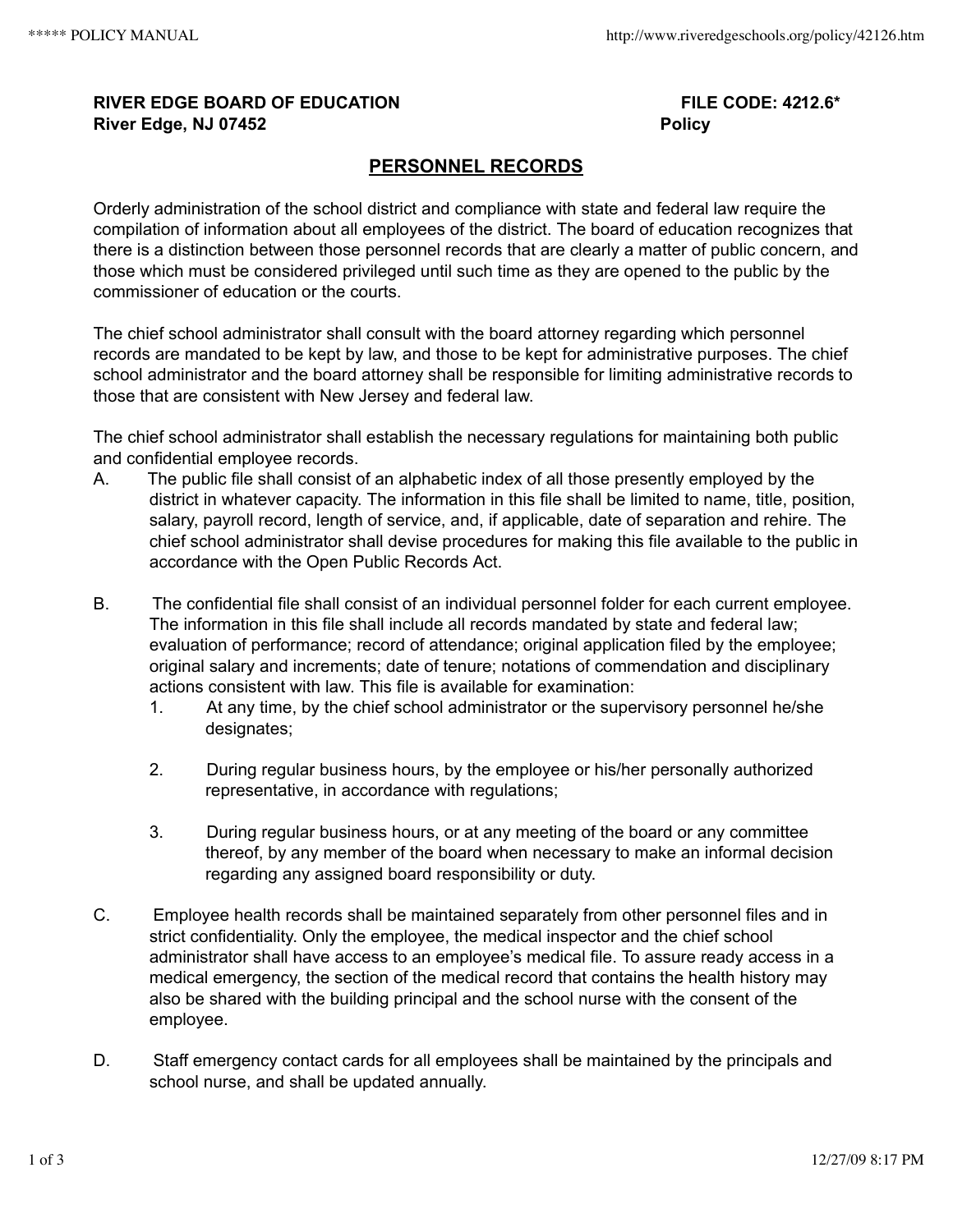| <b>Legal References:</b> | N.J.S.A. 18A:6-7a                                     | Removal from personnel files of reference to complaint of child                                    |  |
|--------------------------|-------------------------------------------------------|----------------------------------------------------------------------------------------------------|--|
|                          |                                                       | abuse or neglect determined to be unfounded                                                        |  |
|                          |                                                       | N.J.S.A. 18A:6-11 Written charges; written statement of evidence; filing; statement of position by |  |
|                          |                                                       | employee; certification of determination; notice                                                   |  |
|                          | N.J.S.A. 18A:11-1 General mandatory powers and duties |                                                                                                    |  |
|                          | N.J.S.A. 18A:54-20                                    | Powers of board (county vocational schools)                                                        |  |
|                          | N.J.S.A. 47:1A et seq.                                | Examination and copies of public records ("Open Public Records Act")                               |  |